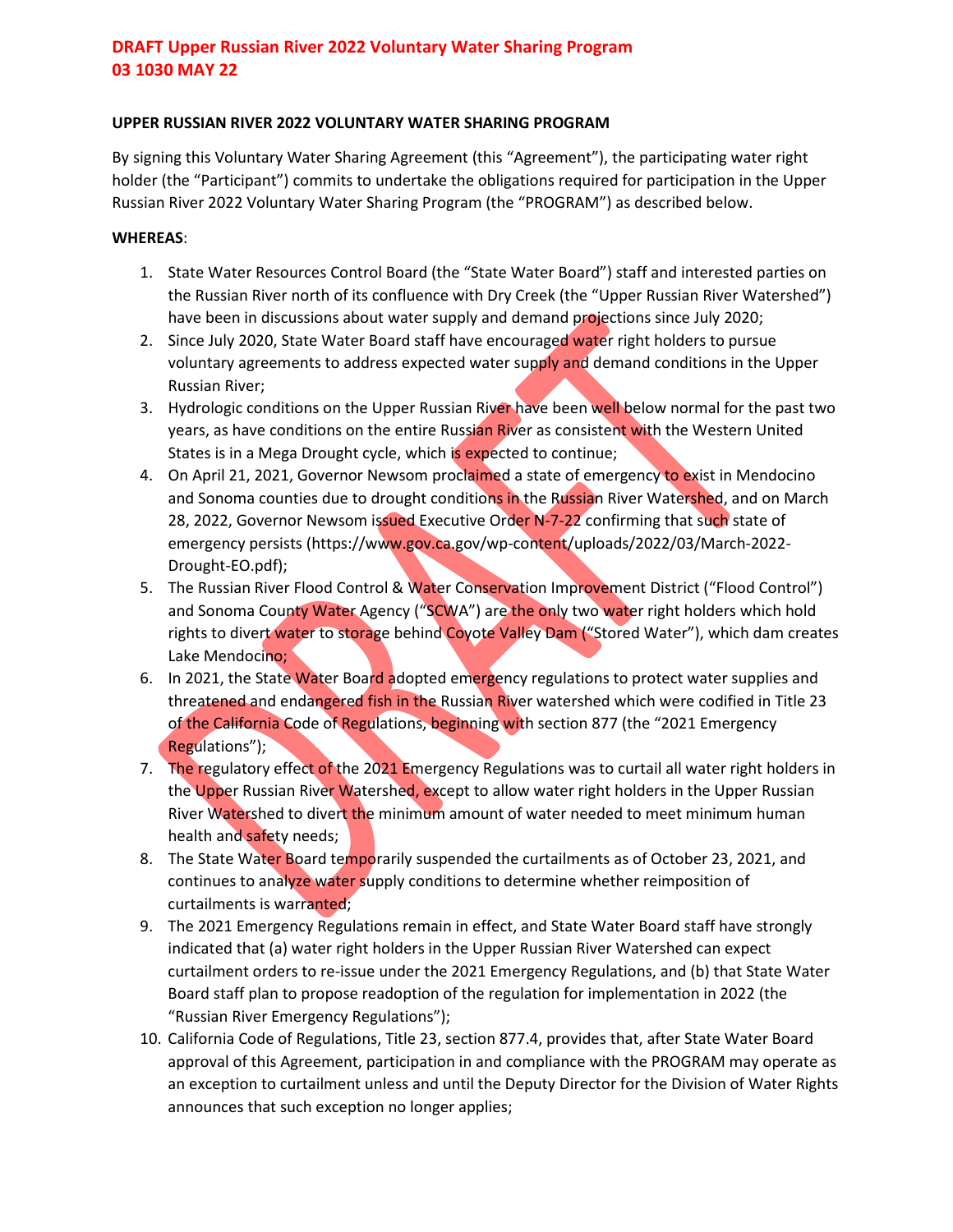- 11. Given uncertainties regarding potential curtailments of water right holders in the Upper Russian River Watershed, there is a shared desire by the State Water Board and Participants in the PROGRAM to achieve, where possible, an organized effort to conserve water in the Upper Russian River to ensure that no Participant is unable to divert sufficient water to satisfy minimum needs through the current water year;
- 12. Participation in the PROGRAM is a voluntary effort on behalf of the State Water Board and Participants to balance rights to water under existing law with the various needs for water in the Upper Russian River Watershed during a time of limited water supply and a declared state of emergency due to drought, to drive toward improved regional water management and stewardship during such times, and to provide for an alternative form of water management that avoids complete cessation of diversions due to State Water Board curtailment actions;
- 13. The State Water Board and Participants intend the PROGRAM to provide Participants with water supply adequate to meet basic needs through the term of the PROGRAM, taking into account human health and safety needs, irrigation and agricultural needs, and regional economic concerns;
- 14. By entering this Agreement, the State Water Board and the Participants intend to create and participate in a voluntary program where certain Participants agree to forbear their respective diversion(s) of water to which they are legally entitled, thereby making available for other Participants water which would otherwise be unavailable for them to divert;
- 15. The State Water Board and the Participants acknowledge that effectiveness of the PROGRAM depends on participation by enough water right holders with water still available under their basis of right so that all Participants' minimum water needs can be met;
- 16. The PROGRAM does not abrogate the State Water Board's responsibilities and legal authorities, and does not operate to affect or change existing water rights or the water right priority system beyond the scope of the PROGRAM;
- 17. The PROGRAM results in water becoming legally available to certain Participants under other Participants' water rights and therefore will not impact the availability of water for nonparticipating water right holders;
- 18. PROGRAM participants shall have submitted to the State Water Board Annual Water Use Reports for the years of 2017, 2018, and 2019;
- 19. The State Water Board and the Participants recognize and acknowledge that the PROGRAM is preferable to water right enforcement actions, regardless of whether those actions are between water right holders or are brought by the State Water Board. The State Water Board and Participants intend the PROGRAM to inform future efforts to adaptively manage water and stewardship throughout the Russian River; and
- 20. Participation in the PROGRAM is an effort to avoid the contentious, expensive, and disruptive legal disputes over water rights in the Upper Russian River Watershed that could ensue in the PROGRAM's absence, and by participating, Participants intend not to challenge another Participant's water rights or exercise thereof for the duration of the PROGRAM.

### **NOW, THEREFORE**:

1. To participate in the PROGRAM, within 14 days of receipt of correspondence from the State Water Board regarding curtailment or announcement of the PROGRAM's availability via the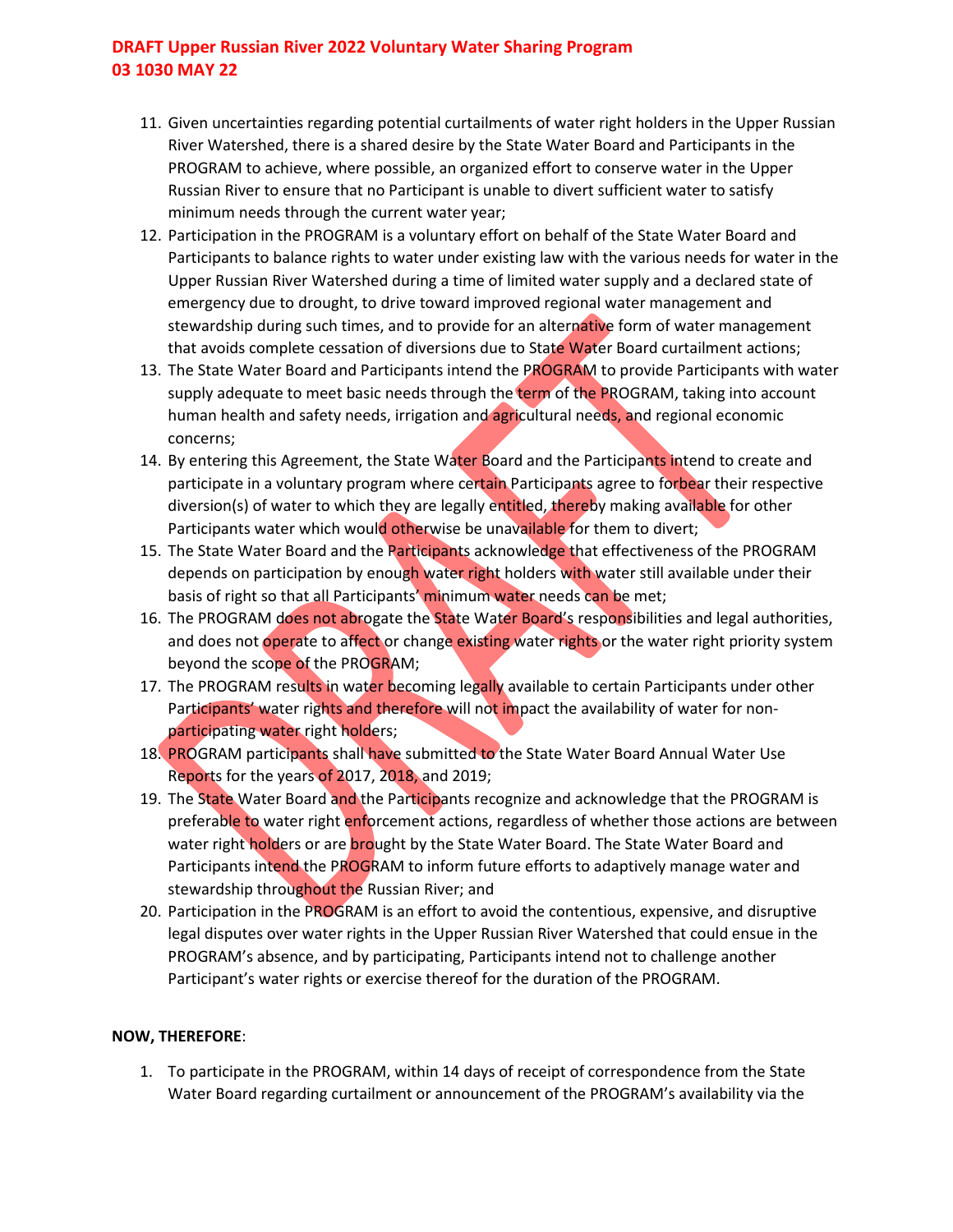State Water Board's Russian River Drought lyris email distribution (the "Enrollment Deadline"), Participants:

- a. Shall provide the information identified in Exhibit A, which shall identify with specificity which water right(s) the Participant intends to dedicate to the PROGRAM; and
- b. May provide the information identified in Exhibit A-1, which shall identify any sources of percolating groundwater or other alternate sources which the Participant intends to use to mitigate or offset the impacts of meeting Participant Commitments as defined in Paragraph 2 and Exhibit B, whether its own or those of another Participant; and
- c. Commit to reduce their surface water diversions for the water rights identified in Exhibit A and in accordance with the forbearance thresholds identified in Exhibit B (the "Forbearance Thresholds"), except for quantities of water necessary for minimum human health and safety needs as defined in California Code of Regulations, Title 23, section 877.1, using the monthly average of their diversions reported in their Annual Water Use Reports or Statements of Diversion and Use for the years 2017 – 2019 as a baseline. As used in this Agreement, the noun "forbearance" and the verb "to forbear" shall mean the Participant's deliberate act not to divert water which the Participant is legally entitled to divert, thereby making water available to Participants that they otherwise would be unauthorized to divert; therefore, nothing in this Agreement shall prejudice any Participant's or the State Water Board's position with respect to possible forfeiture, waiver, relinquishment, modification, or change in the Participant's water rights identified in Exhibits A and A-1, nor with respect to the applicability or authority of State Water Board emergency regulation actions on pre-1914 or riparian water rights.
- 2. As used in this Agreement, "Participant Commitments" shall mean the specific monthly Forbearance Threshold and compliance criteria applicable to each priority class for the duration of the PROGRAM. The Forbearance Thresholds identified in Exhibit B will be prepared by the State Water Board with the advice of the Upper Russian River Drought Response Steering Committee, and will be based on the number of Participants in the PROGRAM, the water right priorities of participants, and the projected amounts of natural and Potter Valley Project (PVP) supplies available to satisfy the water right priority classes identified in Exhibit B. The Forbearance Thresholds will take effect the first day of the month following the Enrollment deadline. The Forbearance Thresholds will be announced at least five (5) days prior to becoming applicable. Water available to a class of water right priority for the purpose of this Agreement will be based on the 2017 through 2019 average monthly demand relative to available supplies, as described in Exhibit B. Excepting the ability to divert water to meet minimum human health and safety need as provided for in the 2021 and 2022 Emergency Regulations, any Participant of a priority class with insufficient supply to meet their demand may not divert except to the extent water is made available through the forbearance actions of other Participants. The Forbearance Thresholds identified in Exhibit B reflect the extent to which water has been made available for those water right classes experiencing a supply shortage. The availability of water identified in Exhibit B will be periodically reviewed and, as necessary, updated by the end of each month to reflect any projected changes in water supply, such as may be due to precipitation or PVP flows.
- 3. While the PROGRAM remains in effect, Participants shall provide monthly written reports (the "Monthly Program Report") through the reporting process included as a part of the same online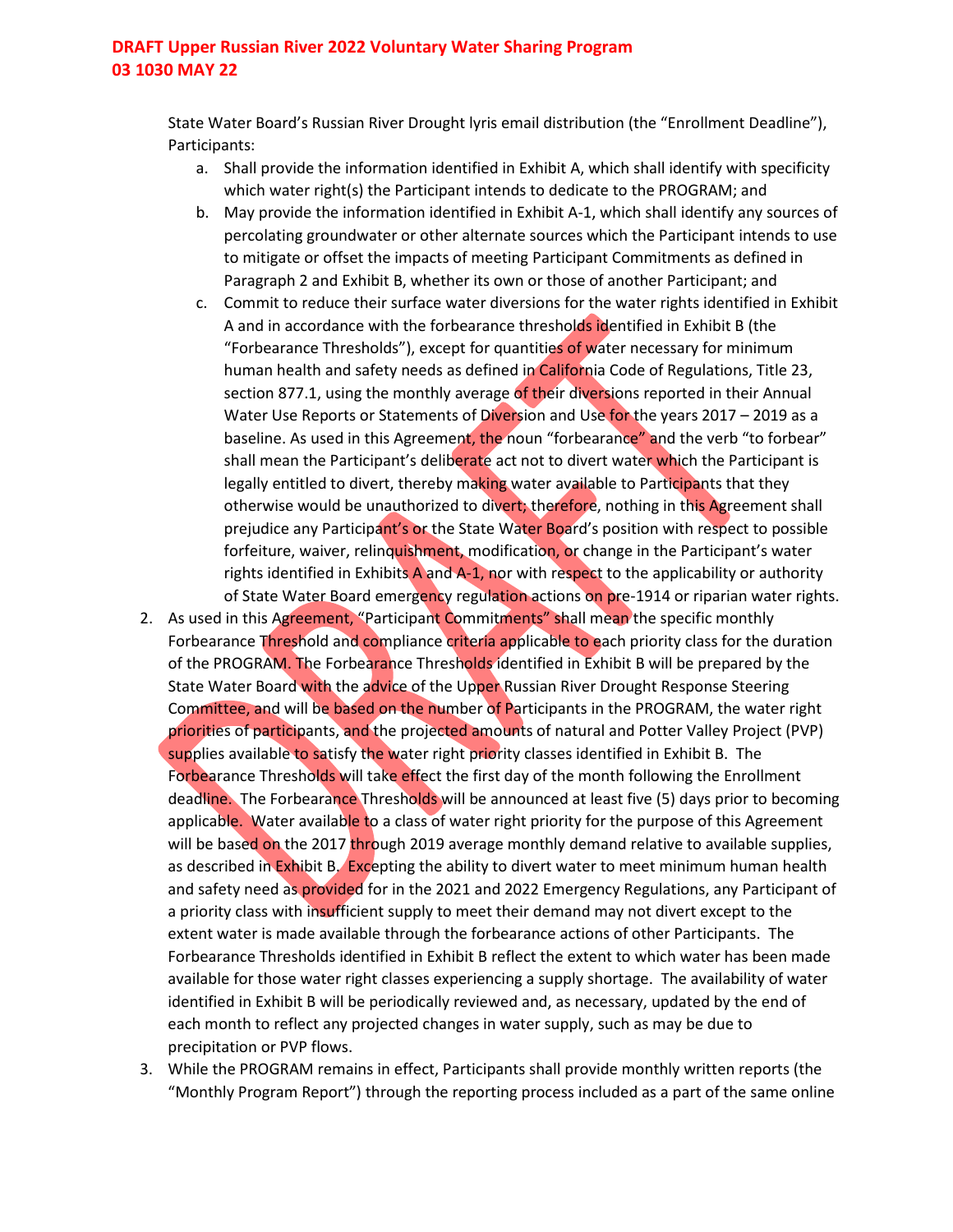form used to enroll in the PROGRAM by the  $10<sup>th</sup>$  of the subsequent month, reporting the amount of water diverted under the respective water right for that month (for example, June's Monthly Program Report is due July 10<sup>th</sup>, 2022).

- 4. Participants may reduce their diversions more than required by their Forbearance Thresholds to facilitate another Participant meeting its Forbearance Thresholds and Participant Commitments. Any such arrangement shall be identified in accordance with Exhibit C, to include information explaining how the Participants are meeting their Commitments.
- 5. The State Water Board shall allow Participants who have been ordered to curtail to continue diversions in compliance with this Agreement as an authorized exception to curtailment under California Code of Regulations, Title 23, section 877.4.
- 6. Participants agree not to challenge any water rights which a Participant has enrolled in the PROGRAM, or the Participant's exercise thereof, for the duration of the PROGRAM. Nothing in this Agreement shall modify or prejudice any right or claim of any Participant or the State Water Board relating to the nature and/or extent of any rights to water identified in Exhibits A and A-1, including, but not limited to, the applicability or authority of State Water Board emergency regulation actions on pre-1914 or riparian water rights. Nothing in this Agreement or any action taken under the PROGRAM may be construed or used as an admission of any issue, fact, wrongdoing, liability, or violation of any law, rule, or regulation whatsoever.
- 7. The Participant's failure to substantially comply with this Agreement may result in exclusion from the PROGRAM. A water supplier Participant shall be in substantial compliance with Participant Commitments so long as it has implemented a drought conservation program by the Enrollment Deadline and taken reasonable steps to achieve the prescribed Forbearance Threshold. Upon being excluded from this Agreement, a Participant shall be subject to the requirement to curtail in accordance with any curtailment order it has received and the updated curtailment status list.
- 8. The State Water Board staff shall convene a virtual monthly meeting available to PROGRAM Participants in an effort to continue to report and analyze data on water supply and demand in the Upper Russian River. The monthly meeting may include discussions with State Water Board staff on the status of Monthly Program Reports and management strategies to adapt to any changed or unforeseen hydraulic or hydrologic conditions on the Upper Russian River Watershed.
- 9. Program participants will rely on a representative group titled The Upper Russian River Drought Response Steering Committee to prepare a final written report to be presented to the State Water Board by January  $31^{st}$ , 2023 (the "Implementation Report"), that synthesizes information gathered during implementation. The Implementation Report will identify lessons learned, impacts, and information gaps, and will provide recommendations to improve future implementation of the program. Recommendations may address such issues as defining baseline water use, the structure of conservation stages, the extent to which instream needs should be included, local options for administration of the program, and improved methods for determining water availability. Identified impacts may include categories such as: impacts to listed species and designated critical habitat; agricultural impacts such as crop yields or losses; economic impacts such as lost tax revenue, local and regional business closures; immigration and emigration data; housing data; communal impacts such as community events and programs.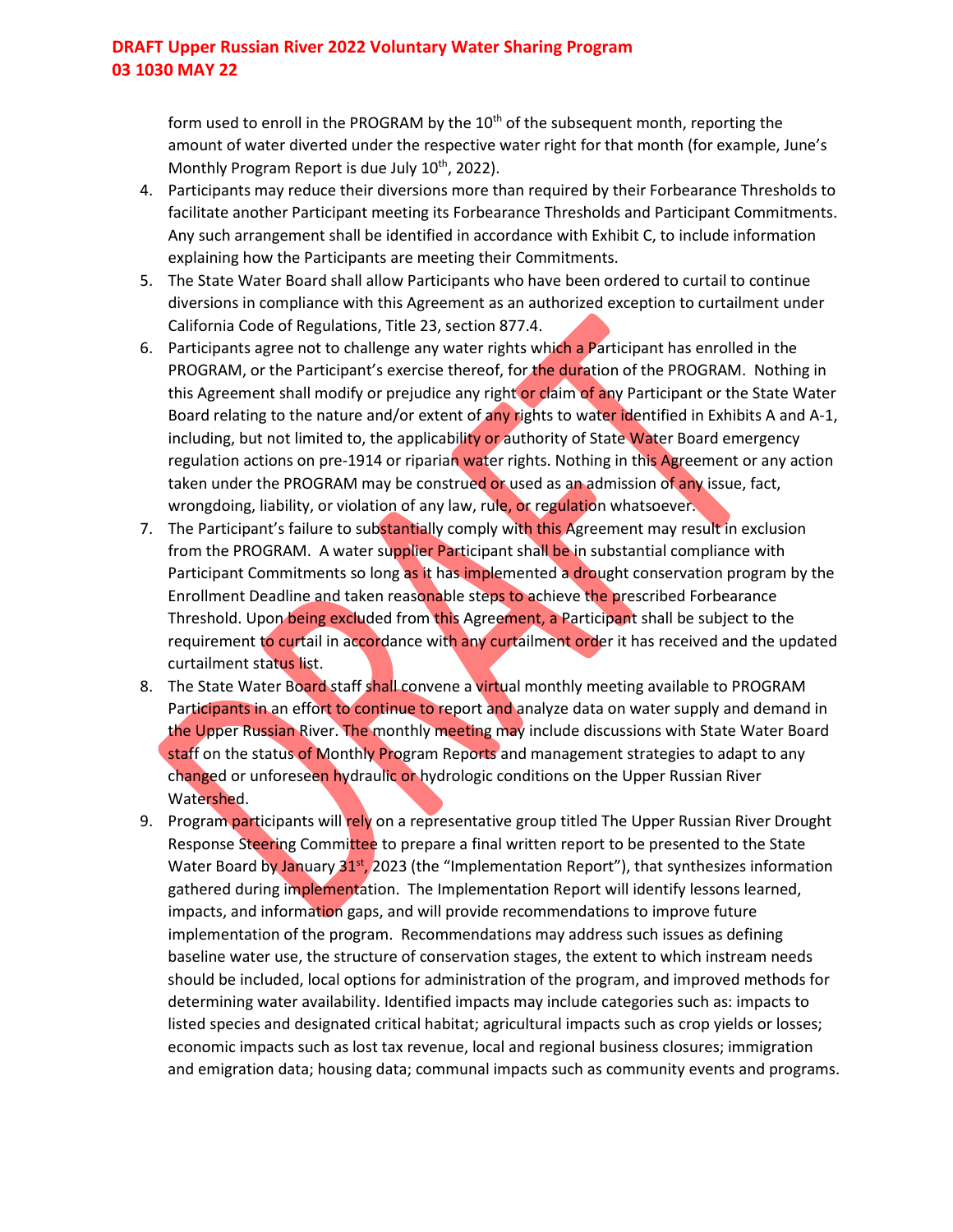- 10. Recognizing that participation in the PROGRAM is a voluntary effort on behalf of the State Water Board and Participants to balance rights to water under existing law with the various needs for water in the Upper Russian River Watershed in a time of limited water supply and declared emergency due to drought, to drive toward improved regional adaptive water management and stewardship, and to secure assurances regarding potential State Water Board curtailment actions, the Participants and the State Water Board commit to continue to move forward in good faith.
- 11. Each and every Participant agrees that their participation in the PROGRAM is essential to the PROGRAM's success and the ability of the PROGRAM to provide assurances to each Participant regarding the amount of water Participants may divert under the PROGRAM and the avoidance of curtailment. Each and every Participant therefore understands that every Participant is relying on every Participant's performance in the PROGRAM. Participants may withdraw from the PROGRAM; *provided*, that, and excepting the first 15 (fifteen) days after announcement of the Forbearance Thresholds during which time any Participant's withdrawal shall be effective immediately, withdrawal shall only take effect on the first day of any given month. For withdrawal to be effective, Participants shall provide written notice to the Deputy Director of the Division of Water Rights (the "Deputy Director") of the Participant's intent to withdraw from the PROGRAM; *provided*, that any such withdrawal shall not take effect any sooner than 15 (fifteen) days of the date the Deputy Director receives the notice of withdrawal. Participants understand and acknowledge that, upon withdrawal, any withdrawn Participant shall no longer benefit from the exemption from curtailment participation in the PROGAM provides in accordance with Paragraph 5 of this Agreement and California Code of Regulations, Title 23, section 877.4.
- 12. Participation in the PROGRAM shall automatically terminate upon a written determination by the Deputy Director of the existence of precipitation sufficient to alleviate all supply water shortages in the Upper Russian River, the rescission of the Drought Emergency Proclamations of April 21, 2021 and May 10, 2021, or December 31, 2022, whichever is earlier. Alternatively, the PROGRAM shall terminate upon a written determination by the Deputy Director either that a majority of Participants have withdrawn from the PROGRAM or noncompliance of Participants is adversely impacting non-Participants. Prior to terminating the PROGRAM, the Deputy Director will consider any recommendations or findings from the Upper Russian River Drought Response Steering Committee to the extent they are made available within a reasonable time.

Participating Water Right Holder (Name of Person or Entity):

\_\_\_\_\_\_\_\_\_\_\_\_\_\_\_\_\_\_\_\_\_\_\_\_\_\_\_\_\_\_\_\_\_\_\_\_\_\_\_\_\_\_\_\_\_

By signing below, the signatory warrants they hold the water right(s) named above and commit to the terms of this Agreement or warrants they have the authority from the water right holder named above to commit the water right holder to the terms of this Agreement.

Signature: \_\_\_\_\_\_\_\_\_\_\_\_\_\_\_\_\_\_\_\_\_\_\_\_\_\_\_\_\_\_\_\_ Date: \_\_\_\_\_\_\_\_\_\_\_\_\_\_

| Date: |  |  |  |
|-------|--|--|--|
|       |  |  |  |

Printed Name of Signatory (If other than the Water Right Holder named above)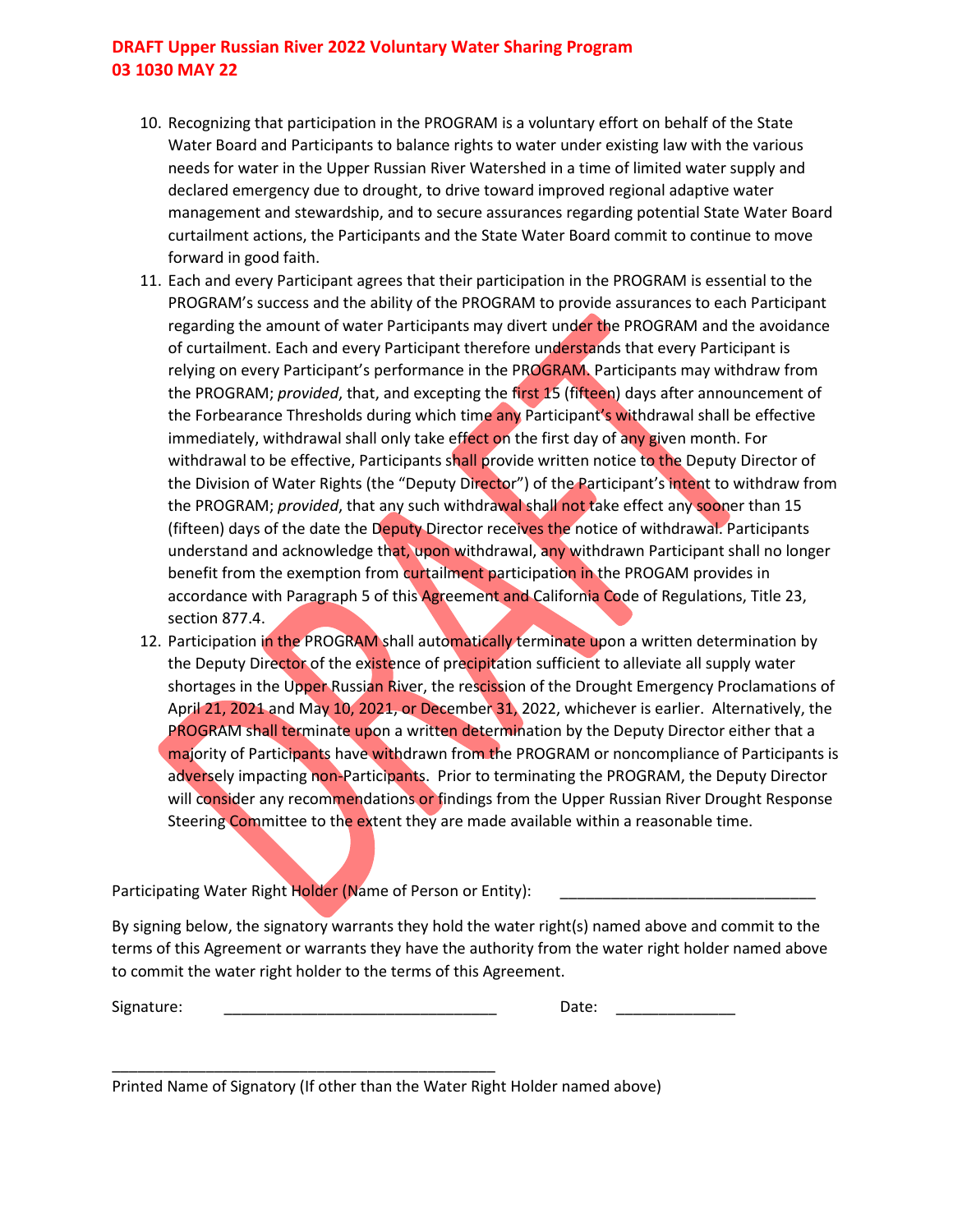# **Exhibit A: List of Rights Participant is Applying to the PROGRAM** Water Right Claim/ Application/ Permit/ License (Circle One) Number: Committed Forbearance Threshold: \_\_\_\_\_\_\_\_\_\_\_\_ Water Right Claim/ Application/ Permit/ License (Circle One) Number: Committed Forbearance Threshold: \_\_\_\_\_\_\_\_\_\_\_\_ Water Right Claim/ Application/ Permit/ License (Circle One) Number:  $\blacksquare$ Committed Forbearance Threshold: \_\_\_\_\_\_\_\_\_\_\_\_ Water Right Claim/ Application/ Permit/ License (Circle One) Number: Committed Forbearance Threshold: \_\_\_\_\_\_\_\_\_\_\_\_ Water Right Claim/ Application/ Permit/ License (Circle One) Number: Committed Forbearance Threshold: \_\_\_\_\_\_\_\_\_\_\_\_ Water Right Claim/ Application/ Permit/ License (Circle One) Number: Committed Forbearance Threshold: Water Right Claim/ Application/ Permit/ License (Circle One) Number: Committed Forbearance Threshold: \_\_\_\_\_\_ Water Right Claim/ Application/ Permit/ License (Circle One) Number: \_\_\_\_\_\_\_\_\_\_\_\_ Committed Forbearance Threshold: \_\_\_\_\_\_ Water Right Claim/ Application/ Permit/ License (Circle One) Number: \_\_\_\_\_\_\_\_\_\_\_\_\_\_\_\_\_\_ Committed Forbearance Threshold: \_\_\_\_\_\_\_\_\_ Water Right Claim/Application/Permit/License (Circle One) Number: \_\_\_\_\_\_\_\_\_\_\_\_\_\_ Committed Forbearance Threshold: \_\_\_\_\_\_\_\_\_\_\_\_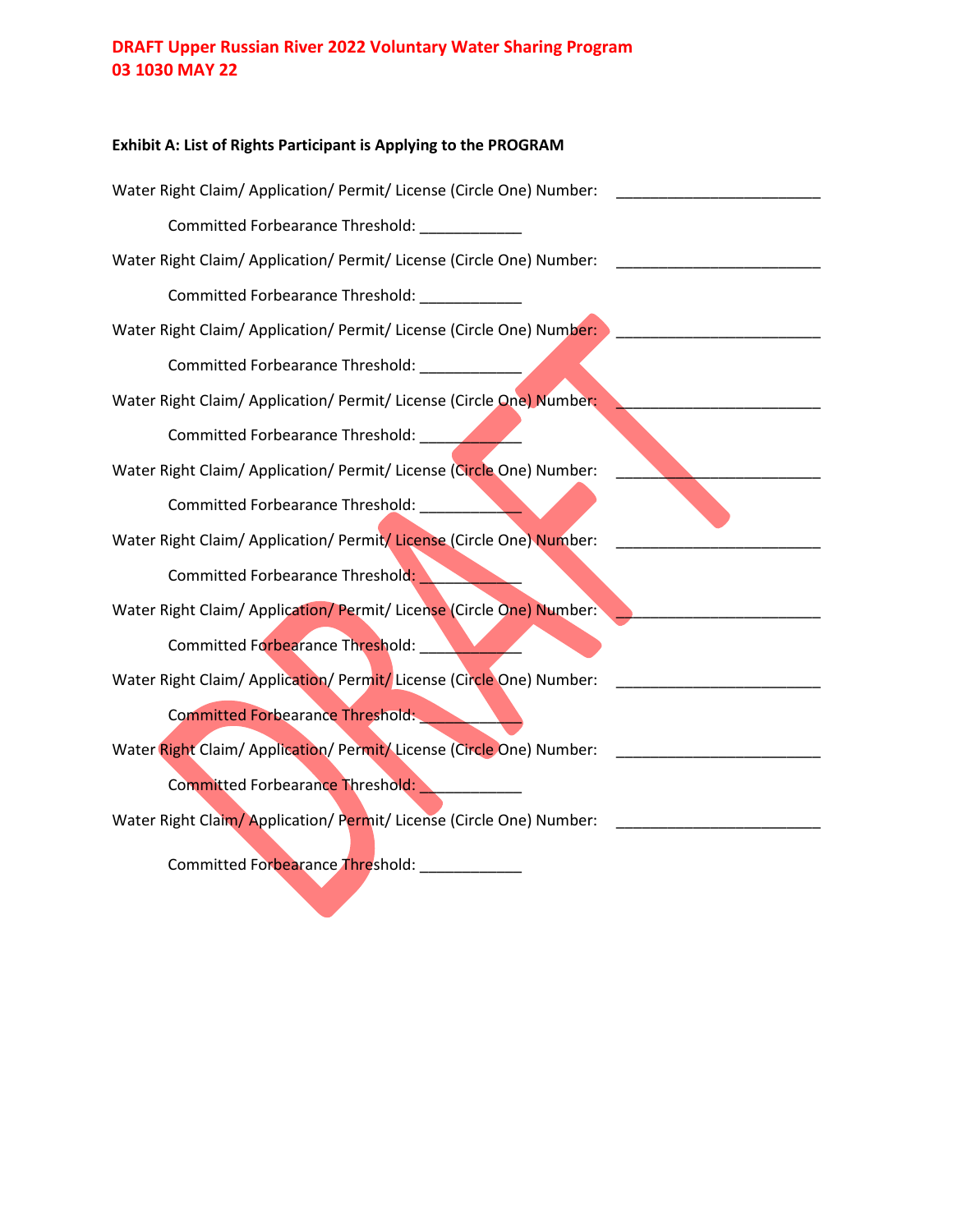**Exhibit A-1: Identified Alternate Source(s)**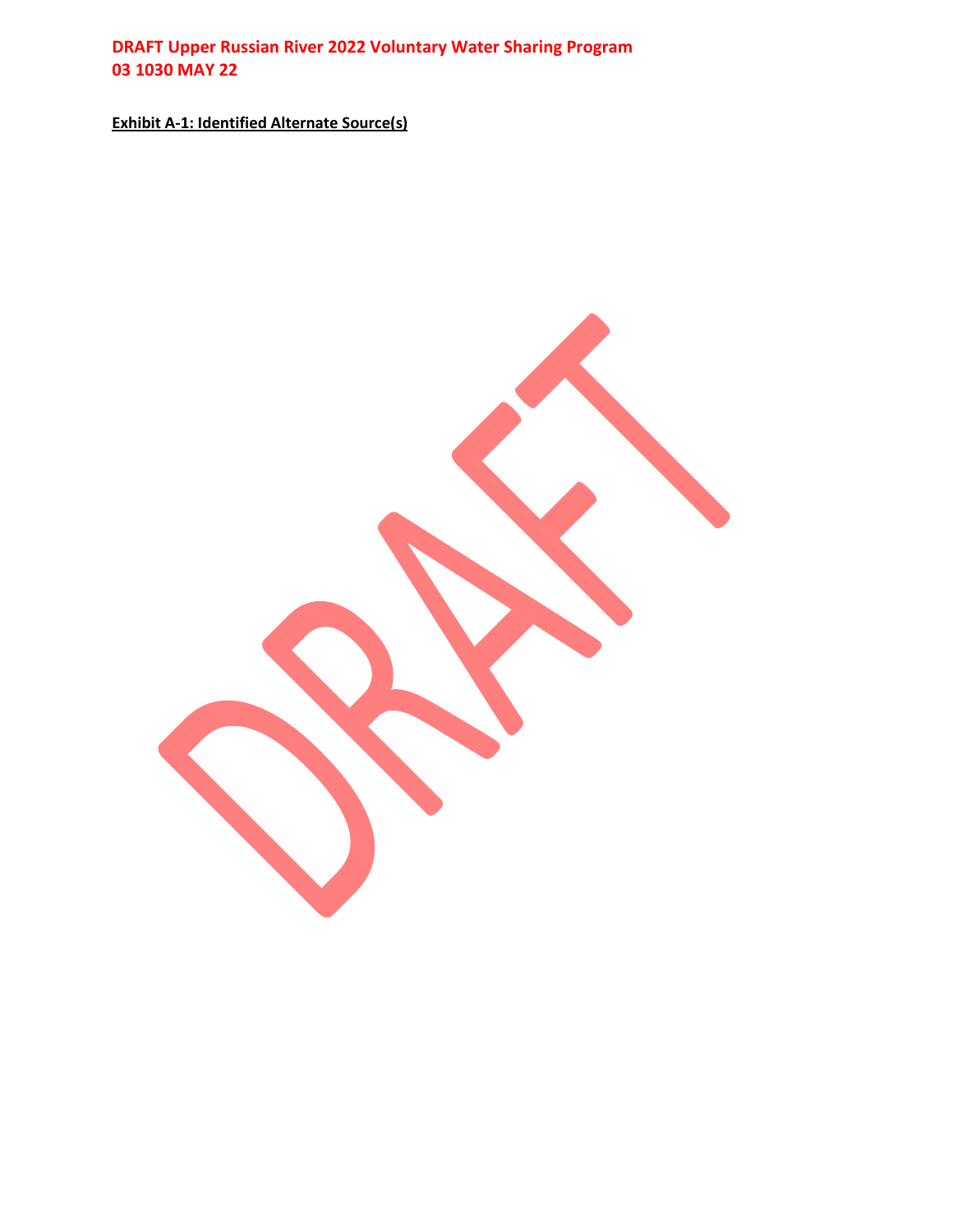### **Exhibit B: Forbearance Thresholds**

**UPPER RUSSIAN RIVER VOLUNTARY WATER USER PROGRAM EXHIBIT B: ASSUMPTIONS AND ANALYSIS FOR THRESHOLDS**

### WATER RIGHTS DEMAND

- Demand includes all users in the Upper Russian River watershed except PVID.
- Stage is analyzed at a monthly time step
- Monthly demand based on average of volumes reported through annual water right use reports from 2017 through 2019.
- Reported diversion demand for SCWA's Lake Mendocino permit is zero for 2017 to 2019. Diversions under SCWA's other permits occur in the Lower Russian River.
- Demand associated with RRFCD license is included.
- PVID license demand from Powerhouse Canal is not part of the total demand. PVID's license is one of most upstream in system and is senior to RRFC and SCWA. A significant portion of the available PVP flow is a result of return flows after diversion and use by PVID. This exclusion also allows evaluation of PVP availability as an inflow to Lake Mendocino, rather than parsing PVID contract diversions from PVID license diversions, and the associated return flows of each.
- Demand will be aggregated to the following priority levels:
	- 1. Riparian
	- 2. Pre-1914
	- 3. Pre-1949 and rights with a priority date in 1949
	- 4. RRFCD and SCWA
	- 5. 1950 to 1952
	- 6. 1953 to 1954
	- 7. 1955 to 1957
	- 8. 1958 to 1959
	- 9. 1960 to 1970
	- 10.1971 to present

# AVAILABLE SUPPLY

- Natural flow will be estimated using the PRMS hydrologic model being used to support implementation of the current emergency regulation. The model can estimate natural flow accumulating across the Upper Russian River watershed.
- Natural flow can be forecasted as a monthly volume to compare against monthly demand.
- Potter Valley Project (PVP) flows forecast based on following assumptions: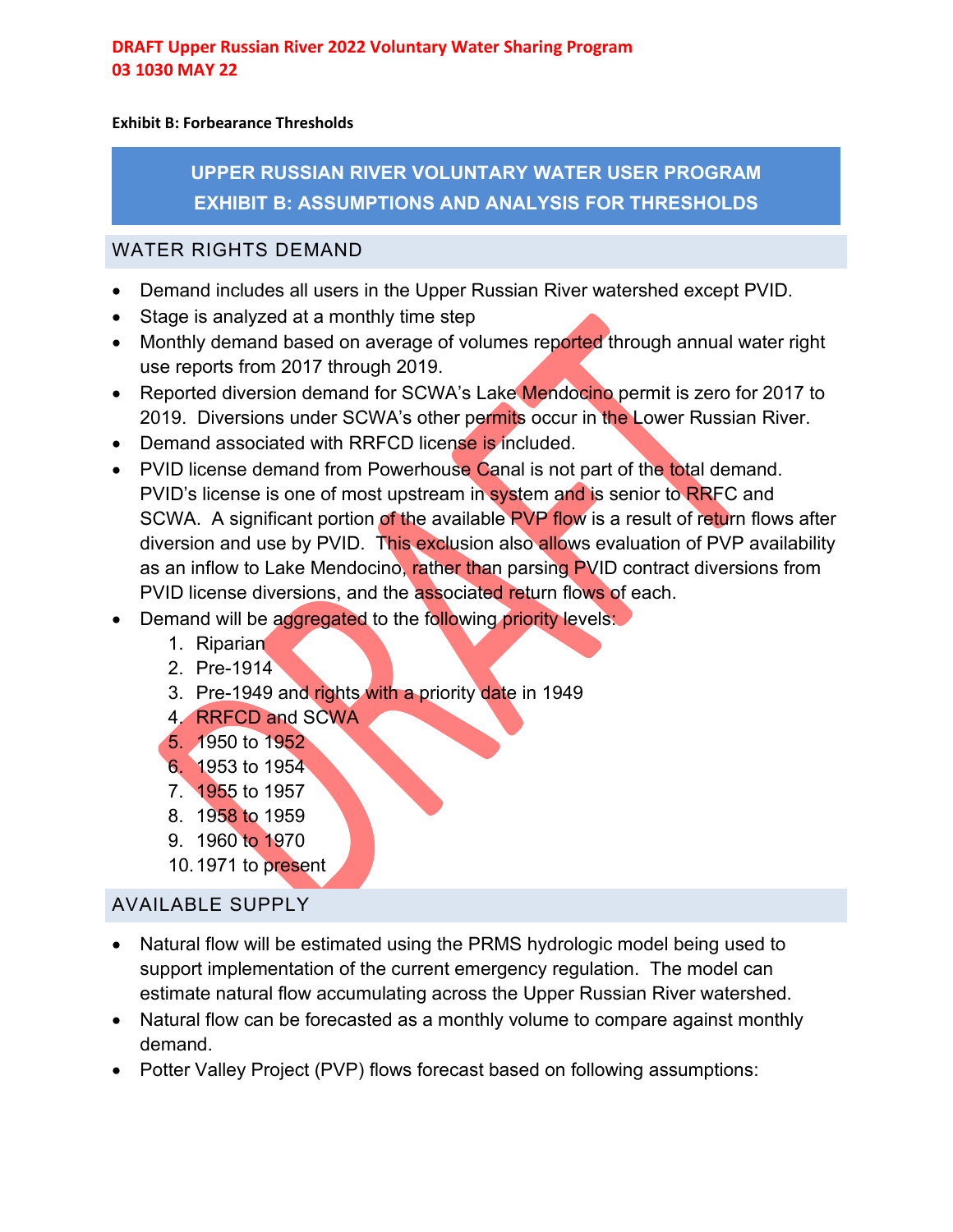- $\circ$  Drought variance implemented starting July 1, resulting in a minimum instream flow requirement of either 5, 25, or 75 cfs, plus a 5 cfs buffer flow. Until variance is filed, PVP flow will be based on 75 cfs minimum instream flow plus a 5 cfs buffer (80 cfs).
- o PVID contract deliveries will be similar to 2020 monthly averages.
- $\circ$  Potter Valley demand based on calculations from Fish Flow Draft EIR.
- o Available PVP flow would be inflows to Lake Mendocino from instream flow requirement plus return flows from PVID.
- o Use monthly volumes from forecasts developed by Sonoma Water Modeling
- Evaporative loss from the mainstem and riparian corridor will be removed from the available supply before comparing supply against water rights demand. Based on the following assumptions:
	- $\circ$  Evaporative volumes will be similar to 2021.
	- $\circ$  A riparian corridor width of 35 meters on either side of the mainstem, comprised of a 30-meter-wide Open Water area and a 40-meter-wide area of Riparian Vegetation. Evaporative losses will be based on values from Cal-SIMETAW, as described in the Informative Digest for the 2022 regulation. This results in monthly estimated losses of 1,250; 1,310; 1,100; 817; and 473 acre-feet per month for the months of June through October.
	- $\circ$  Evaporative loss will be first reduced from the monthly natural supply. If there is remaining evaporative loss, it will be removed from the monthly PVP volume.
- A flow of three cfs will be reserved for minimum human health and safety based on amounts certified and petitioned (excluding fire protection needs, which are variable water demands) from implementation of the 2021 emergency regulation.

# ANALYSIS OF SUPPLY AND DEMAND TO DETERMINE SHORTAGE LEVEL

- Once natural supply, PVP supply, and total water rights demand for each month has been determined, the available supplies will be attributed to each level of water right priority until supply has been depleted to zero.
- Natural flows will first be available to riparian users. PVP flows will not be available to riparian users.
- If there is any shortage within a priority level, then all water right holders in that level will be considered in shortage for the purposes of the agreement. For example, if in the 1950 to 1952 level there is enough water to support diversions a 1951 right holder but not a 1952 right holder, then the 1950 to 1952 level is in shortage.

# ESTABLISHING WATER USE THRESHOLDS

• The percent reduction in water use will be a reduction from average monthly demand reported through water right annual use reports from 2017 to 2019.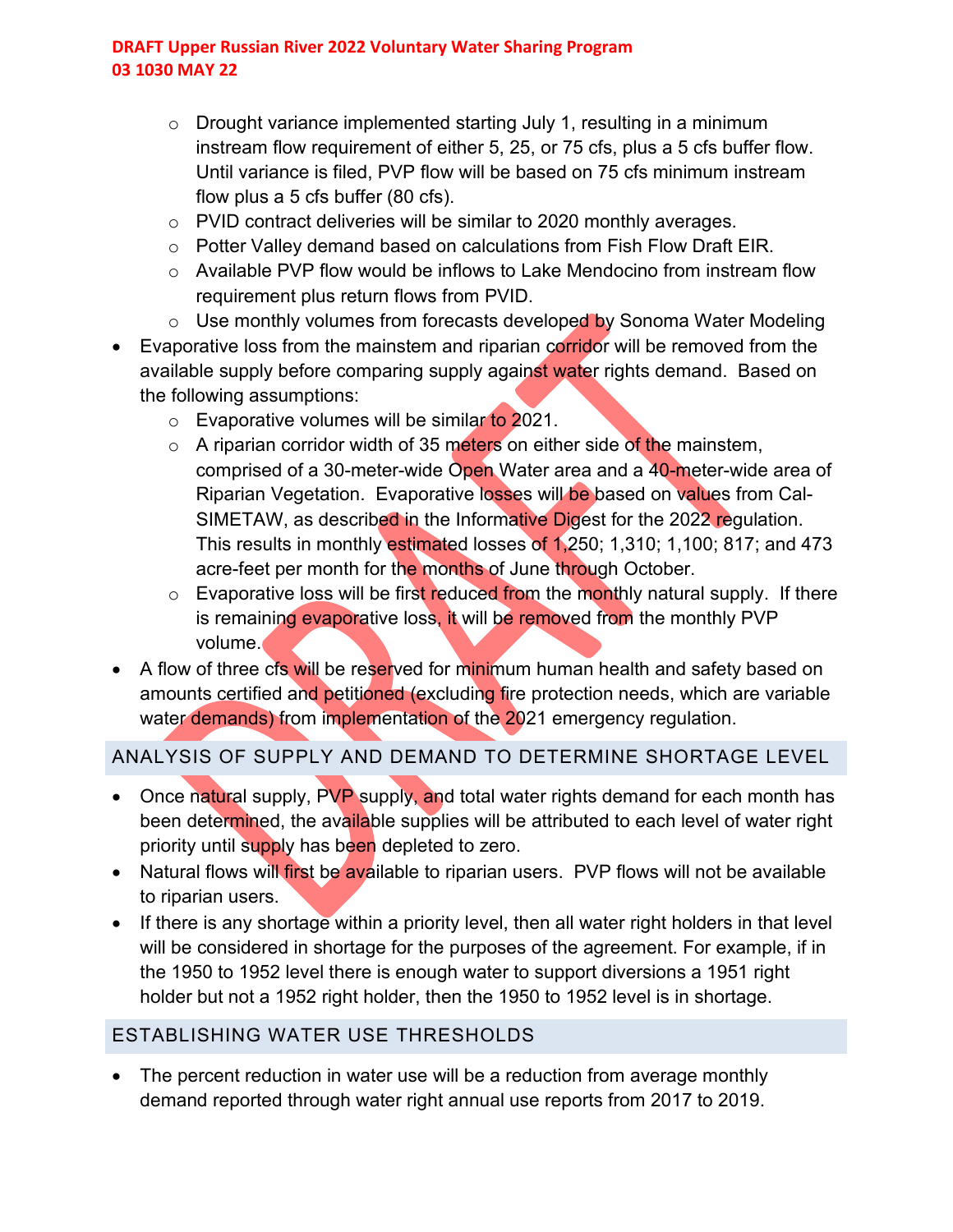- The maximum percent water use reduction for a priority level that has water available (i.e., is not experiencing shortage) will be 30%. All priority levels in shortage will have the same water use reduction percentage.
- The minimum percent water use reduction for a priority level that does not have water available (i.e., is experiencing shortage) will be 40% and a maximum of percent water use reduction of 75%.

20% will be the default reduction threshold for all priority levels that have water available. The threshold will be reduced or increased by priority level in increments of 10%, in order of priority, if the threshold for those in shortage is less than 40% or greater than 75%.